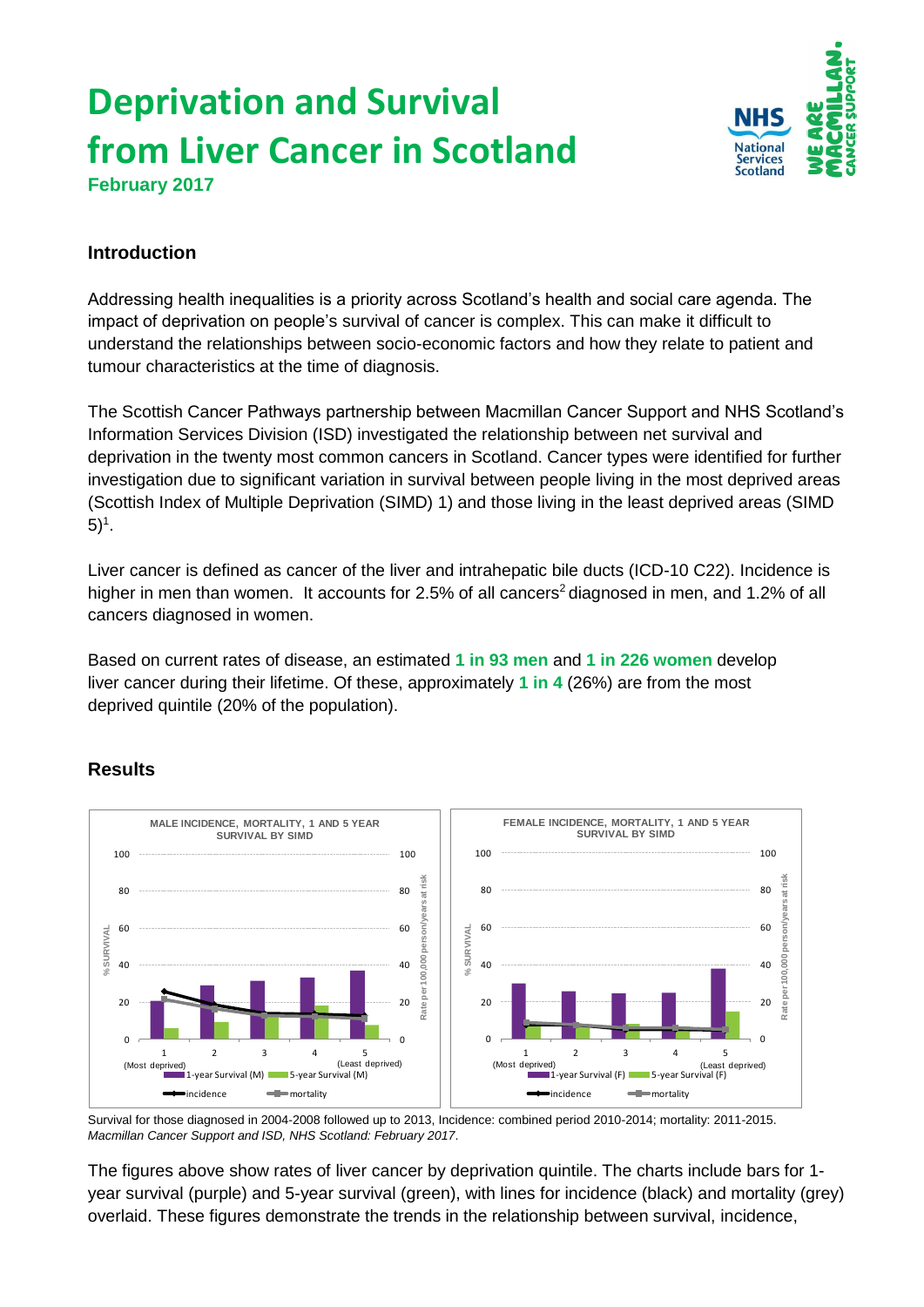mortality, and deprivation. Incidence<sup>3,4</sup> and mortality in men increase with levels of deprivation. We see a similar pattern for women, but the association is less pronounced.

Looking at net survival<sup>5</sup> 21% of men from the most deprived group are estimated to be alive one year after diagnosis compared with **37%** of men in the least deprived group (a difference of 16%). At five years, this difference in net survival decreases to 2% (**6% in the most deprived group vs 8% in the least deprived group**).

For women at one year, there is an 8% difference in net survival between those in the most and least deprived groups (**30% vs 38%**), which is smaller than that seen among men. However, at five years, there is a 7% difference between those in the most and least deprived groups (**8% vs 15%**).

Fitting a baseline model<sup>6</sup>, we can say that the excess risk of death<sup>7</sup> from liver cancer in the most deprived group is **28%** higher than those in the least deprived group. The model indicates that, at best, the difference in excess mortality between the most and least deprived is 6%, and at worst, it could be as much as 50% (confidence interval (CI) is  $1.06 - 1.50^8$ ).

To explore why the most deprived group had a higher risk of death from liver cancer, other factors such as patient characteristics, tumour and health service factors were added to this model<sup>9</sup>. The addition of these factors, including sex, age, co-morbidities, histology and metastases within 4 months from diagnosis did little to explain the higher risk of death individually. When grade at diagnosis is added to the model, the excess risk of death amongst those in the most deprived group fell slightly. This provides some explanation for the variation.

When treatments (Surgery – Yes/No, Radiotherapy –Yes/No and Chemotherapy – Yes/No) are added to the model to determine their impact on survival, surgery has the greatest effect of the treatments on reducing the excess risk of death across all groups. Chemotherapy reduces the overall risk slightly.

The final model (adjusted model with treatment) in the chart below includes all the factors included in this analysis, and shows an excess risk of death of **1.13** (CI 0.94 -1.33), which is no longer statistically significant. This suggests that the excess risk of death from liver cancer in the most deprived group is explained by the factors in the final model.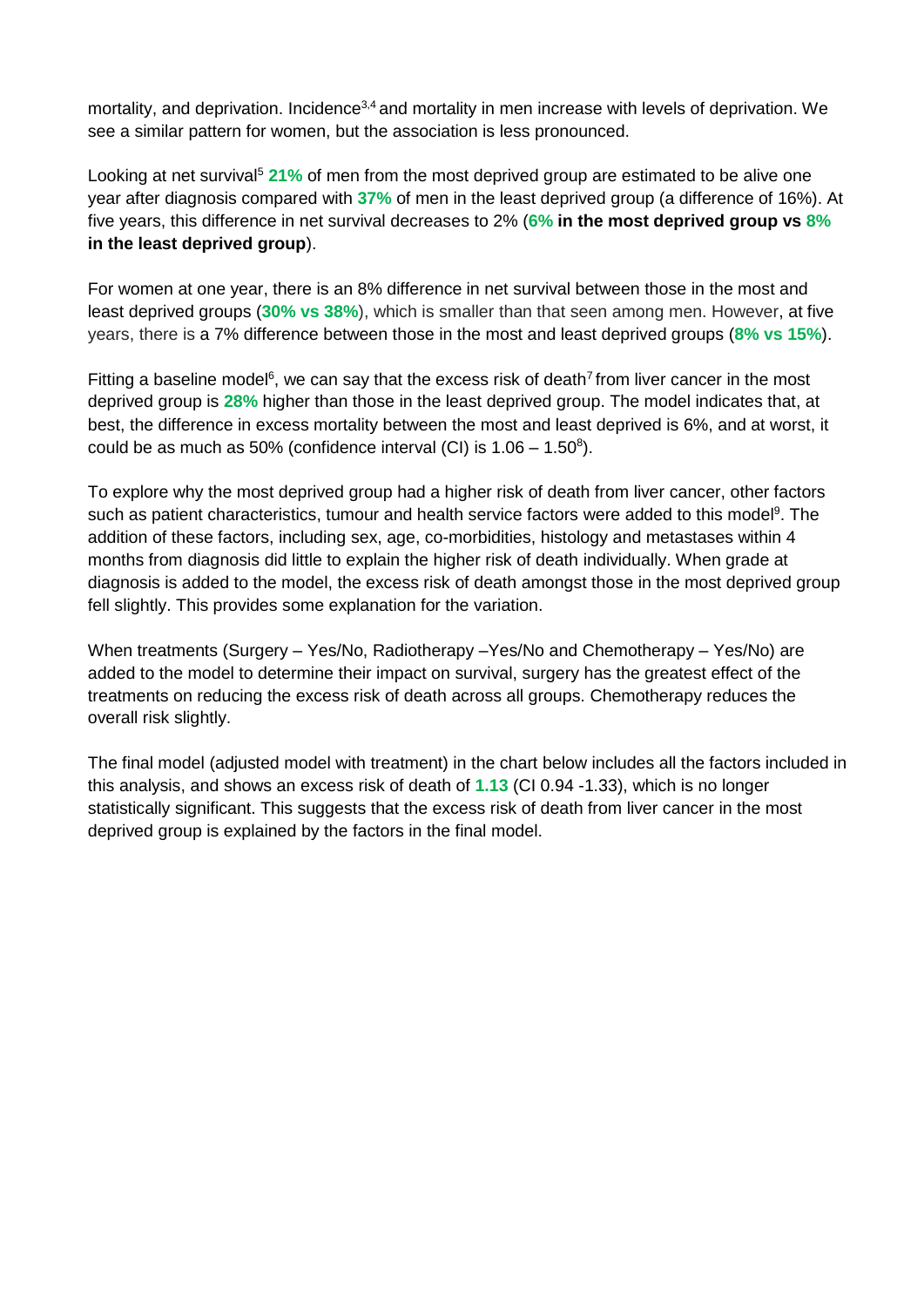

*Macmillan Cancer Support and ISD, NHS Scotland: February 2017*

### **Implications and next steps**

Lower survival for cancer patients living in the most deprived compared with the least deprived areas is often linked to multiple factors. Use of surgery seemed to explain some of the deprivationassociated survival gap in liver cancer, but a major limitation of this analysis was the absence of full staging information. In the baseline model (with no explanatory factors added), those living in the most deprived areas were found to have a 28% higher risk of death from liver cancer than those in the least deprived areas.

However, further analysis showed that when all potential explanatory factors (see the Methods brief for further details) were added to the model, the difference in survival between deprivation categories was no longer statistically significant. It is possible that some other factors might contribute to residual variation across the deprivation groups in survival from liver cancer.

These might include factors not accounted for in the model (such as smoking status), measurement error, and a range of other issues, such as differing expectations of health services and support.

Further work across health and social care partners is warranted to:

- investigate other factors, such as smoking, that may also contribute to the gap in survival between the least and most deprived
- widen the reach and action on public health messages

Through partnership-working and engagement, evidence-based action can help to influence policies that reduce health inequalities and improve equity and access of services and support for people living with cancer.